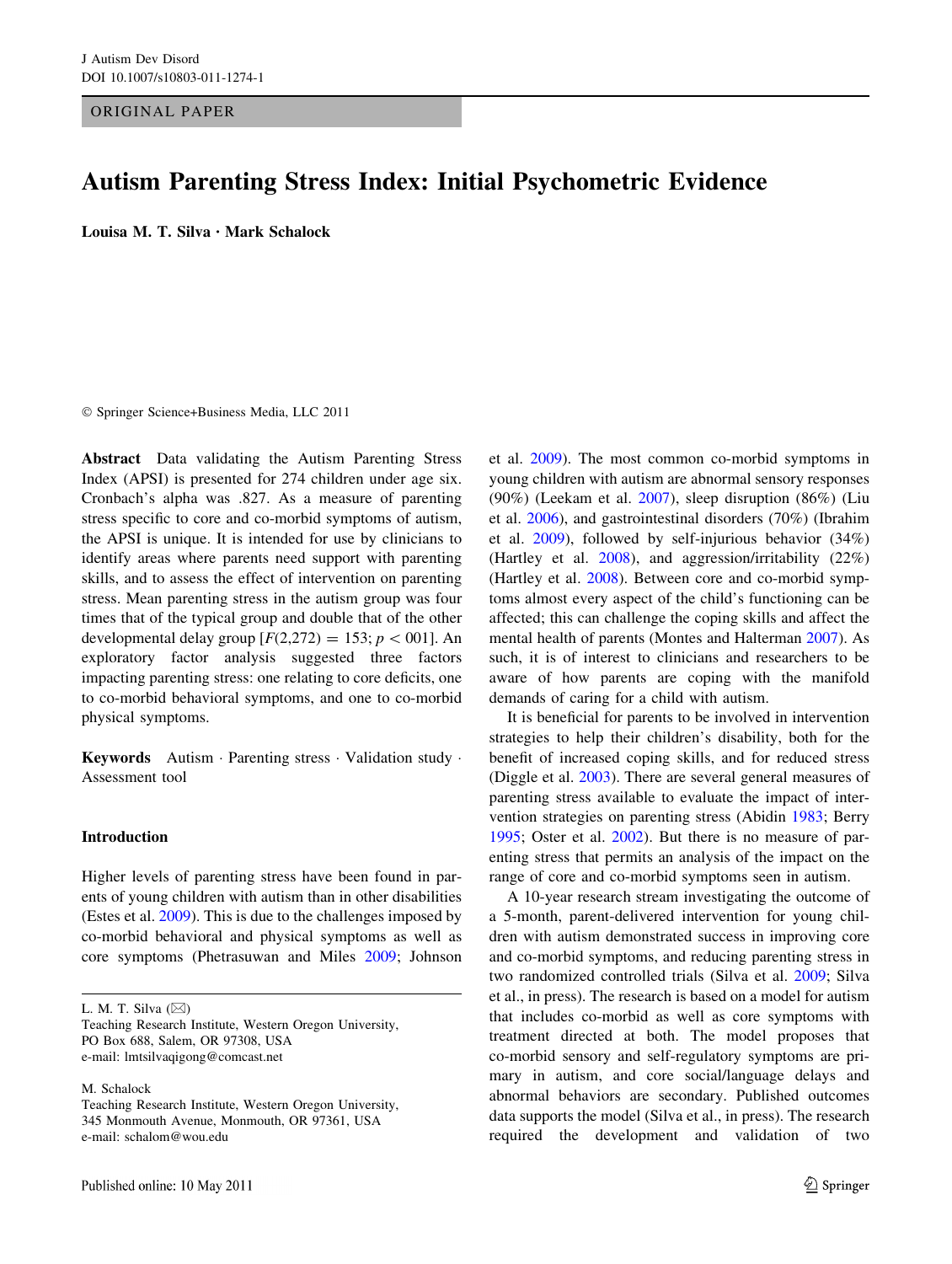instruments: (1) a caregiver report of core and co-morbid symptoms, the Sense and Self-Regulation Checklist (Silva and Schalock, in press); and (2) a parent/caregiver measure that could measure the outcome of intervention on the severity of parenting stress relative to these symptoms.

This article presents validation data and findings relative to the second measure—the Autism Parenting Stress Index (APSI)—in 274 children under six. Three research questions were explored:

*Question 1* Do factor analyses support a core autism and co-morbid symptom structure for the sources of parenting stress in children with autism?

Question 2 Does the APSI produce reliable scores for parenting stress for children with autism?

Question 3 What is the prevalence and degree of parenting stress on each item of the APSI? Does the APSI discriminate between children with autism, children with other developmental disabilities and typically developing children on the basis of degree of parenting stress, as found in previously published research (Estes et al. [2009](#page-7-0))?

# Methods

# Instrument Development

The APSI was designed for clinical use to identify areas where parents need support with parenting skills, and to assess the effect of intervention on parenting stress. The items were developed and refined over a five-year period in conjunction with the development of a parent/caregiver measure assessing core and co-morbid symptoms in autism, the Sense and Self-Regulation Checklist (Silva and Schalock, in press). APSI items were informed by a knowledge of the normal developmental trajectory for selfregulatory milestones in the first three years of life, including self-regulation of sleep, digestion, self-soothing, orientation/attention, and the beginning of self-regulation of emotions and behavior in response to parental cues (Posner and Rothbart [2009](#page-8-0)). The areas in question were selected through an iterative process by conducting a review of over 100 interviews of parents with young autistic children, in which parents were asked to talk about areas of their children's functioning that were stressful to manage, and to name the three most stressful. Items fell into three categories: the core social disability, difficult-tomanage behavior, and physical issues. The formulation of the stress ratings was influenced by the excessively high rates of stress that were reported by parents in some areas, and were ranked from 'Not stressful', 'Sometimes creates stress', 'Often creates stress', 'Very stressful on a daily basis', to 'So stressful that sometimes we feel we cannot cope.'

#### Participants

Data from 274 children ages 24 months to 72 months was collected for this study including: 107 children with Autism Spectrum Disorder (ASD), 28 children with other developmental delays (other DD), and 139 children who were developing typically. All projects took place with Institutional Review Board approval.

# Data Collection

Autism Parenting Stress Index data on children with autism was collected from children receiving services for autism in state-sponsored, early intervention programs in multiple counties across Oregon over a period of 7 years. Data was collected as part of sequential research projects evaluating a parent-delivered intervention methodology. Inclusionary criteria for the autism group were: age under six, receiving state-sponsored early intervention services for autism, absence of other severe disability such as cerebral palsy, not planning on introducing new autism therapies for the duration of the study, and no psychotropic medication. Children were recruited from six regional early intervention programs in Oregon by invitation letter to all children in the program receiving services for autism and meeting age criteria. The primary researcher confirmed the diagnosis of autism received in previous diagnostic autism evaluations by DSM-IV criteria. A wide range of severity of ASD is represented in the sample. Because of the criteria excluding families who were planning on introducing new autism therapies during the duration of our studies, families entering our studies tended to not to be engaged in supplementary therapies outside of the early intervention program.

Data for the other DD group was obtained from a previous study investigating the effect of a parent-delivered intervention methodology in young children under six receiving early intervention services from state-sponsored programs for developmental delay and motor tone disorders. In that study, children meeting inclusion criteria were recommended to the study by the therapists serving children in the agencies where the study was carried out.

Parents of typically developing children were recruited to complete the surveys from one childcare center, three mother support groups, and one toddler drop-in play center in Oregon. Parents completed the surveys on a convenience basis. Inclusionary criteria for the children included: (1) between the age of three to six; (2) no educational or medical diagnosis of autism; (3) an absence of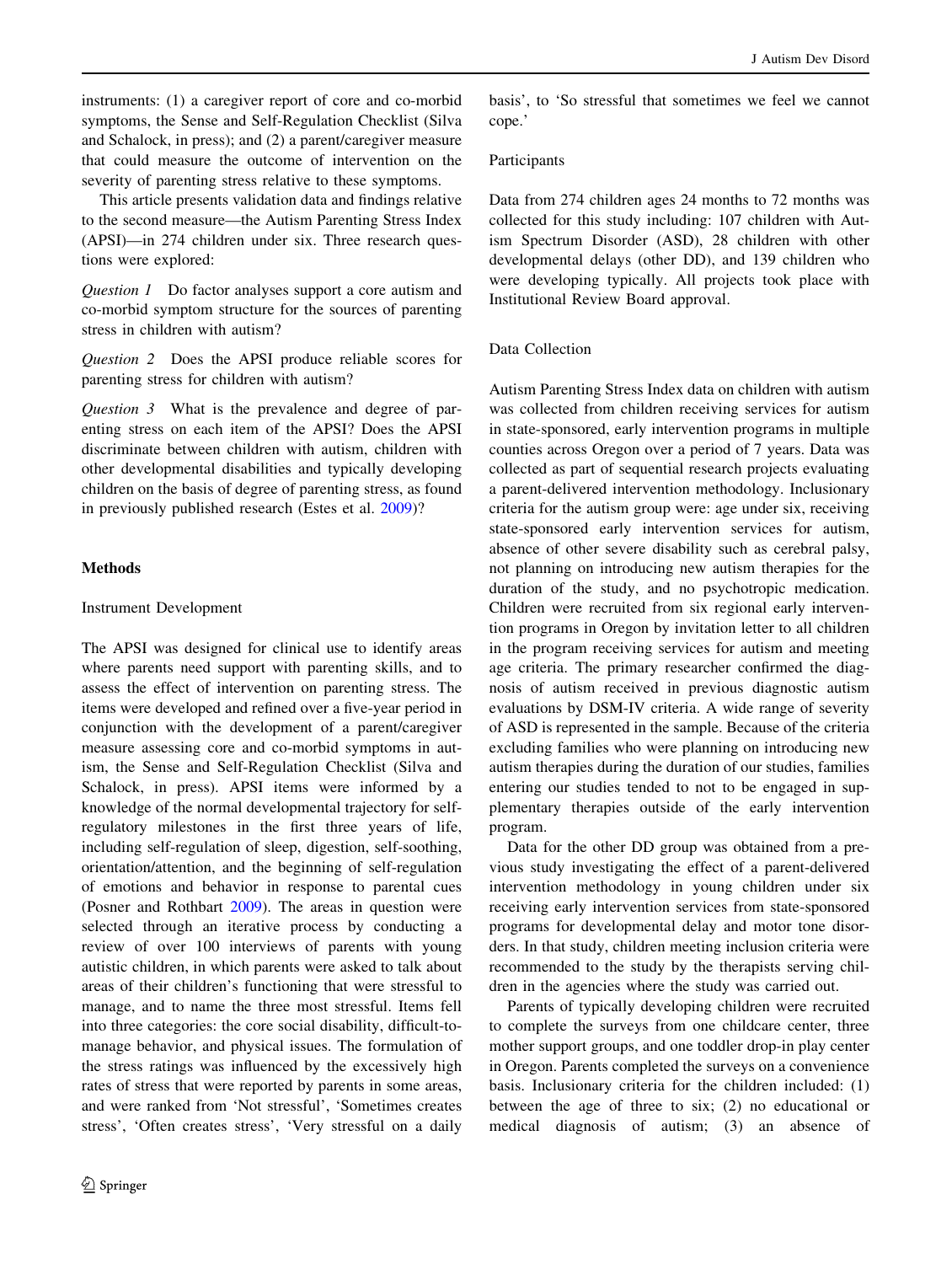|  | Table 1 Demographic data |  |
|--|--------------------------|--|
|--|--------------------------|--|

| Demographic<br>variable | Autism<br>$n = 107$ | Typical<br>$n = 139$ | Other developmental<br>disabilities $n = 28$ |  |  |
|-------------------------|---------------------|----------------------|----------------------------------------------|--|--|
| Age                     |                     |                      |                                              |  |  |
| Mean                    | 3.85                | 3.98                 | 2.64                                         |  |  |
| Range                   | $2 - 6$             | $3-6$                | $2 - 5$                                      |  |  |
| Gender                  |                     |                      |                                              |  |  |
| Male                    | 87                  | 71                   | 17                                           |  |  |
| Female                  | 20                  | 68                   | 11                                           |  |  |

developmental delay; and (4) an absence of chronic illnesses or medical conditions.

Table 1 provides demographic information on each group. The gender ratio for the autism group reflects the typical male-to-female gender ratio in ASD of 4:1. The gender ratio for the typical group is 1:1 as would be expected. And the male-to-female gender ratio for the other DD group is 1.5:1, which is consistent with that reported for children with developmental disabilities other than autism (Eme [1992](#page-7-0)).

#### **Results**

Question 1: Do factor analyses support a core autism and co-morbid symptom structure for the sources of parenting stress in children with autism?

Factor analysis was conducted in order to evaluate relationships between items and nature of stressors for parents of children with autism. Principal Axis extraction was utilized, iterating to communalities, and the extracted factors were subsequently obliquely rotated via Varimax rotation with Kaiser normalization. The four-factor solution derived for the sample of 107 parents of children with autism is presented in Table [5](#page-7-0).

The first factor contained loadings for social development, communication, feeling close to child, acceptance by others, and future independence, and appeared to represent a broad dimension of core social and communication deficits in autism.

The second factor included loadings for tantrums/meltdowns, aggressive behaviors, self-injurious behaviors and difficulty making transitions. The second factor was consistent with typical co-morbid behaviors in autism.

Two additional factors emerged that were both related to co-morbid physical symptoms: bowel problems and toilet training delay, two areas of co-morbid physical symptoms; and sleep problems and diet/appetite problems, also common co-morbid physical symptoms in autism.

The results of the factor analysis were generally consistent with observations in the initial parent interviews

carried out during the instrument development phase of the study, when it was noticed that the three main areas of concern to parents were the core social problems, difficultto-manage behaviors, and physical problems. The core autistic social and co-morbid behavior problems were well supported. Co-morbid physical problems as a factor was less cohesive as two separate factors emerged in these data. For analyses in Questions 2 and 3 we combine these two factors into one construct.

Question 2 Does the APSI produce reliable scores for parenting stress for children with autism?

Both internal consistency and test–retest stability were assessed for the APSI. Internal consistency estimates (Cronbach's Alpha) were calculated for the overall questionnaire for each population as well as for the three factors. These results are shown in Table 2. Overall scale alphas ranged from .732 for children with other developmental disabilities to .834 for typically developing children. Alpha was .827 for children with Autism Spectrum Disorder. At the construct level, alphas were generally lower. For parents of children with autism, the alphas were .792, .758 and .667 on the factors of core autism behaviors, co-morbid behaviors and co-morbid physical issues.

Test–retest stability estimates were calculated for the overall questionnaire with a sub-sample of parents of 18 children with autism at a 4-month interval. The test–retest coefficient was .882. Mean scores on the two administrations were stable across time at 22.22 and 22.28.

With this initial small sample, the overall APSI scale score demonstrates acceptable internal consistency and test–retest stability for parents of children with autism and other developmental disabilities. Internal consistency estimates at the factor level are approaching an acceptable level for core autism behaviors and co-morbid behaviors. Larger samples are needed to confirm these results and to determine whether the two physical factors should be combined or separated.

Table 2 Internal consistencies of domains by autism spectrum disorder (ASD), typically developing, and other developmental disabilities (other DD)

| Domain                           | Cronbach's alpha   | Number                 |                         |          |
|----------------------------------|--------------------|------------------------|-------------------------|----------|
|                                  | Reliability<br>ASD | Reliability<br>typical | Reliability<br>other DD | of items |
| Overall parental stress<br>scale | .827               | .834                   | .732                    | 13       |
| Core autism symptoms             | .792               | .703                   | .659                    | 5        |
| Co-morbid behaviors              | .758               | .710                   | .845                    | 4        |
| Co-morbid physical<br>issues     | .667               | .650                   | .141                    | 4        |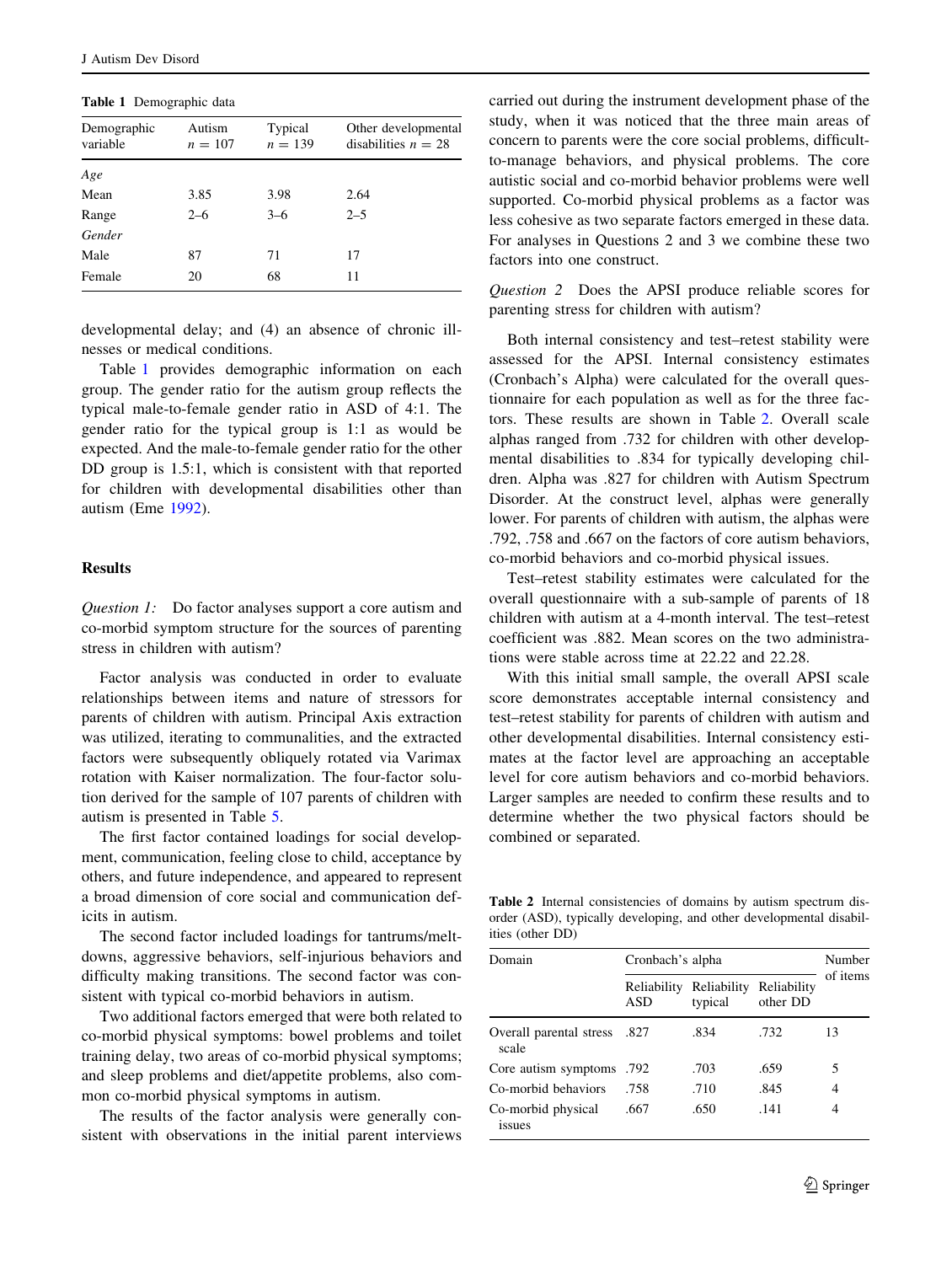Question 3 What is the prevalence and degree of parenting stress on each item of the APSI? Does the APSI discriminate between children with autism, children with other developmental disabilities and typically developing children on the basis of degree of parenting stress, as found in previously published research (Estes et al. [2009](#page-7-0))?

The distribution of responses on the APSI instrument for each group is shown in Table [3](#page-4-0). Prevalence of stress was determined by the percentage of responses at ''Often Creates Stress'' or higher. Parents of children with autism have a higher prevalence of stress overall, on each factor, and on each item compared to the parents of other children. Overall, half (50.4%) of the parents of children with autism indicated that they were ''stressed.'' This compares to 7.1% of parents of typically developing children and 23.6% of parents of children with other developmental disabilities.

At the factor level, nearly 60% of parents of children with autism indicated being stressed around the core autism behaviors. This is roughly twice as high an incidence as for parents of children with other developmental disabilities (32.9%) and nearly twenty times that for parents of typically developing children (3.5%). The prevalence of stress around co-morbid behaviors and physical problems in parents of children with autism was not quite so pronounced, but significant differences exist between the three groups on these factors as well.

Specific items about which the majority of parents expressed significant stress included: Social development, communication, tantrums/meltdowns, transitions, diet, acceptance and future independence. Stress for parents of children with autism was highest on items related to the ability of their child to communicate (77.6%) and acceptance of their child by others (72.2%). These parents were least stressed about feeling close to their child and their child's self-injurious behavior (19.6%), though still one in five parents felt stress about these issues.

A similar pattern was seen in parents of children with other developmental disabilities, though a smaller percentage of these parents expressed significant levels of stress. Parent of typically developing children were considerably less stressed on all items, though one in five (22.2%) did express significant stress about their child's tantrum or meltdowns. On average, parents of children with autism rated 1.34 items as a "5" (so stressful sometimes we feel we can't cope). This compares to an average of .08 items for parents of typically developing children and .21 items for children with other developmental delays. The top two items rated "5" for the autism group were tantrums/meltdowns, and concern for the future of your child living independently. These results are shown in Table [4.](#page-6-0)

To determine whether gender or age confounded these findings for each disability, group separate two-way

ANOVAs were run. Neither gender nor age was found to be significantly related to parenting stress. For gender, neither gender  $[F(1,273) = 2.15, p = .144]$  nor the gender by disability interaction  $[F(2,272) = .247, p = .782]$  were significant. For age, neither age  $[F(4,270) = 2.34, p =$ .056] or the age by disability interaction  $[F(7,267) = 1.31]$ ,  $p = .247$ ] were significant. Age is a stronger correlate with parental stress, as several of the items address issues that are developmental in nature. Within the group of children identified as having autism, a wide range of severity existed. To further investigate the relationship between parental stress and severity of autism, scores from the APSI were correlated with a well-established measure of autistic behaviors, the Pervasive Developmental Disorders Behavior Inventory (PDDBI). A positive and significant correlation between parental stress and the Autism Composite score from the PDDBI was found ( $r = .443$ ,  $p < .001$ ).

The discriminatory ability of the APSI was evaluated with ANOVAs, which showed significant group differences across total scale  $[F(2,272) = 153.0; p < .001]$ .

To determine whether the APSI discriminated across groups at the factor level, a MANOVA was run on all factors. The MANOVA showed an overall significant group difference across factors using Pillai's Trace  $[F(6,540) = 51.9; p < .001]$ . Post-hoc univariate ANO-VAs indicated significant differences for each of the four factors, with F's ranging from 37.0 to 188.7.

An ANOVA was conducted at the item level. Each item also discriminated across groups, with Fs ranging from 12.9 ( $p < .001$ ) on aggressive behaviors to 166  $(p\lt .001)$  on ability to communicate. Post-hoc Scheffetest comparisons show that the APSI differentiates between parents of children with autism and typically developing children on every item with mean scores for the parents of children with autism being two to five times those of typically developing children. No significant differences were found between the parents of children with autism and children with other developmental disabilities for issues related to self-injurious behaviors, sleep problems, or bowel problems. Significant differences were found for the remaining eight items. These results are shown in Table [5.](#page-7-0)

# Discussion

In this paper, we demonstrate that the APSI is a reliable instrument for measuring parenting stress in young children with autism with alphas that compare favorably with three other instruments in common use (Abidin [1983](#page-7-0); Berry [l995;](#page-7-0) Oster et al. [2002\)](#page-7-0). The results reported here are consistent with reports that parenting stress is significantly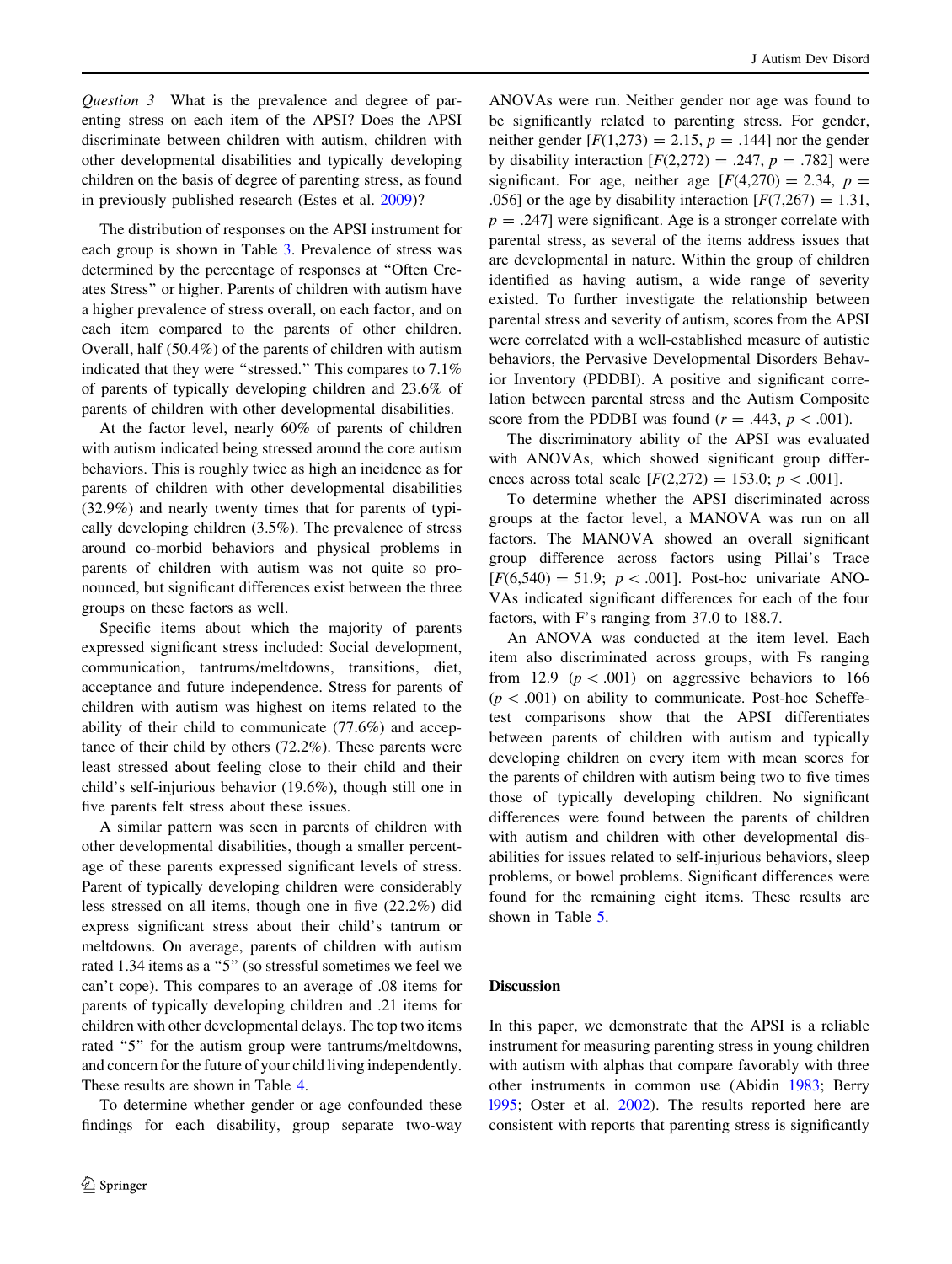<span id="page-4-0"></span>Table 3 Item description and prevalence in children with autism. (ASD Autism Spectrum Disorder)

| Item                                  | Stress ratings        |                                        |                                 |                                                           |                                        | Prevalence of stress                         |  |
|---------------------------------------|-----------------------|----------------------------------------|---------------------------------|-----------------------------------------------------------|----------------------------------------|----------------------------------------------|--|
|                                       | Not stressful $(\% )$ | Sometimes<br>creates<br>stress $(\% )$ | Often creates<br>stress $(\% )$ | Very stressful So stressful<br>on a daily<br>basis $(\%)$ | sometimes we feel<br>we can't cope (%) | for families of children<br>with ASD $(\% )$ |  |
| Overall scale                         |                       |                                        |                                 |                                                           |                                        |                                              |  |
| Normally developing                   | 68.7                  | 24.2                                   | 5.1                             | 1.4                                                       | .6                                     | 7.1                                          |  |
| Autism                                | 24.4                  | 25.2                                   | 20.7                            | 19.3                                                      | 10.4                                   | 50.4                                         |  |
| Other developmental disabilities      | 48.4                  | 28.0                                   | 11.8                            | 10.2                                                      | 1.6                                    | 23.6                                         |  |
| Core autism behaviors                 |                       |                                        |                                 |                                                           |                                        |                                              |  |
| Normally developing                   | 78.3                  | 18.3                                   | 2.6                             | $.7\,$                                                    | $\cdot$                                | 3.5                                          |  |
| Autism                                | 16.4                  | 23.7                                   | 24.5                            | 23.9                                                      | 11.4                                   | 59.8                                         |  |
| Other developmental disabilities      | 35.0                  | 32.1                                   | 19.3                            | 12.1                                                      | 1.4                                    | 32.9                                         |  |
| Co-Morbid behaviors                   |                       |                                        |                                 |                                                           |                                        |                                              |  |
| Normally developing                   | 44.3                  | 27.1                                   | 6.2                             | 1.6                                                       | .9                                     | 8.6                                          |  |
| Autism                                | 20.2                  | 23.7                                   | 15.1                            | 13.3                                                      | 7.7                                    | 36.1                                         |  |
| Other developmental disabilities      | 45.0                  | 23.6                                   | 4.3                             | 5.7                                                       | 1.4                                    | 11.45                                        |  |
| Co-Morbid physical issues             |                       |                                        |                                 |                                                           |                                        |                                              |  |
| Normally developing                   | 56.0                  | 17.7                                   | 4.5                             | 1.3                                                       | .6                                     | 6.3                                          |  |
| Autism                                | 26.9                  | 17.9                                   | 14.2                            | 13.1                                                      | 7.9                                    | 35.1                                         |  |
| Other developmental disabilities      | 45.7                  | 17.1                                   | 7.1                             | 8.6                                                       | 1.4                                    | 17.1                                         |  |
| Your child's social development       |                       |                                        |                                 |                                                           |                                        |                                              |  |
| Normally developing                   | 61.9                  | 34.5                                   | 2.9                             | .7                                                        | $\cdot$                                | 3.6                                          |  |
| Autism                                | 5.6                   | 29.9                                   | 37.4                            | 19.6                                                      | 7.5                                    | 64.5                                         |  |
| Other developmental disabilities 35.7 |                       | 39.3                                   | 10.7                            | 14.3                                                      | $\cdot$                                | 25.0                                         |  |
| Your child's ability to communicate   |                       |                                        |                                 |                                                           |                                        |                                              |  |
| Normally developing                   | 69.8                  | 27.3                                   | 2.2                             | .7                                                        | $\cdot$                                | 2.9                                          |  |
| Autism                                | 3.7                   | 18.7                                   | 24.3                            | 38.3                                                      | 15.0                                   | 77.6                                         |  |
| Other developmental disabilities      | 7.1                   | 50.0                                   | 32.1                            | 10.7                                                      | $\cdot$                                | 42.9                                         |  |
| Tantrums/meltdowns                    |                       |                                        |                                 |                                                           |                                        |                                              |  |
| Normally developing                   | 20.1                  | 57.6                                   | 16.5                            | 3.6                                                       | 2.2                                    | 22.3                                         |  |
| Autism                                | 7.5                   | 25.2                                   | 24.3                            | 20.6                                                      | 22.4                                   | 67.3                                         |  |
| Other developmental disabilities      | 32.1                  | 42.9                                   | 10.7                            | 10.7                                                      | 3.6                                    | 25.0                                         |  |
| Aggressive behavior                   |                       |                                        |                                 |                                                           |                                        |                                              |  |
| Normally developing                   | 43.2                  | 41.7                                   | 10.8                            | 2.9                                                       | 1.4                                    | 15.1                                         |  |
| Autism                                | 30.8                  | 29.0                                   | 16.8                            | 15.9                                                      | $7.5\,$                                | 40.2                                         |  |
| Other developmental disabilities 71.4 |                       | 14.3                                   | $\cdot$                         | 14.3                                                      | $\cdot$                                | 14.3                                         |  |
| Self-injurious behavior               |                       |                                        |                                 |                                                           |                                        |                                              |  |
| Normally developing                   | 94.2                  | $5.0\,$                                | $.7\,$                          | .0                                                        | $\boldsymbol{0}$                       | .7                                           |  |
| Autism                                | 52.3                  | 28.0                                   | 7.5                             | 8.4                                                       | 3.7                                    | 19.6                                         |  |
| Other developmental disabilities      | 75.0                  | 14.3                                   | 7.1                             | $.0\,$                                                    | 3.6                                    | 10.7                                         |  |
| Difficulty making transitions         |                       |                                        |                                 |                                                           |                                        |                                              |  |
| Normally developing                   | 64.0                  | 30.9                                   | 2.9                             | 1.4                                                       | .7                                     | 5.0                                          |  |
| Autism                                | 10.3                  | 36.4                                   | 27.1                            | 21.5                                                      | 4.7                                    | 53.3                                         |  |
| Other developmental disabilities      | 46.4                  | 46.4                                   | 3.6                             | 3.6                                                       | $.0\,$                                 | 7.1                                          |  |
| Sleep problems                        |                       |                                        |                                 |                                                           |                                        |                                              |  |
| Normally developing                   | 64.0                  | 27.3                                   | 7.9                             | .7                                                        | $\boldsymbol{0}$                       | 8.6                                          |  |
| Autism                                | 38.3                  | 25.2                                   | 15.0                            | 12.1                                                      | 9.3                                    | 36.4                                         |  |
| Other developmental disabilities 60.7 |                       | 14.3                                   | 10.7                            | 10.7                                                      | 3.6                                    | 25.0                                         |  |
|                                       |                       |                                        |                                 |                                                           |                                        |                                              |  |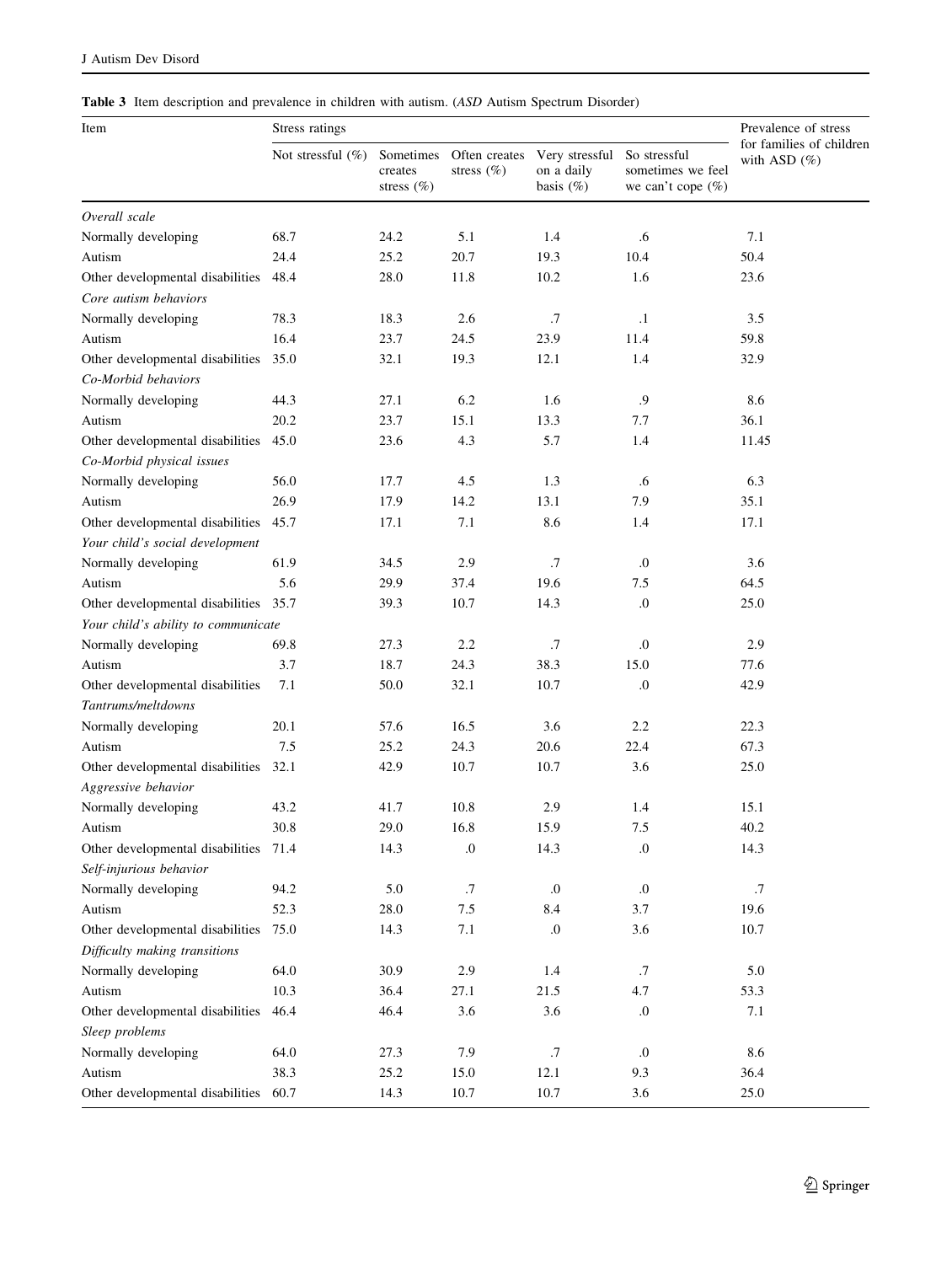#### Table 3 continued

| Item                                                          | Stress ratings       |                                    |                                 |                                              |                                                           | Prevalence of stress                        |  |
|---------------------------------------------------------------|----------------------|------------------------------------|---------------------------------|----------------------------------------------|-----------------------------------------------------------|---------------------------------------------|--|
|                                                               | Not stressful $(\%)$ | Sometimes<br>creates<br>stress (%) | Often creates<br>stress $(\% )$ | Very stressful<br>on a daily<br>basis $(\%)$ | So stressful<br>sometimes we feel<br>we can't cope $(\%)$ | for families of children<br>with ASD $(\%)$ |  |
| Your child's diet                                             |                      |                                    |                                 |                                              |                                                           |                                             |  |
| Normally developing                                           | 61.2                 | 29.5                               | 6.5                             | 2.2                                          | .7                                                        | 9.4                                         |  |
| Autism                                                        | 17.8                 | 25.2                               | 24.3                            | 19.6                                         | 13.1                                                      | 57.0                                        |  |
| Other developmental disabilities                              | 46.4                 | 25.0                               | 10.7                            | 17.9                                         | $\cdot$                                                   | 28.6                                        |  |
| Bowel problems (diarrhea, etc.)                               |                      |                                    |                                 |                                              |                                                           |                                             |  |
| Normally developing                                           | 84.2                 | 10.8                               | 2.2                             | 2.2                                          | .7                                                        | 5.0                                         |  |
| Autism                                                        | 19.5                 | 18.7                               | 16.8                            | 9.3                                          | 5.6                                                       | 31.8                                        |  |
| Other developmental disabilities 53.6                         |                      | 28.6                               | 7.1                             | 10.7                                         | $\cdot$                                                   | 17.9                                        |  |
| Potty training                                                |                      |                                    |                                 |                                              |                                                           |                                             |  |
| Normally developing                                           | 70.5                 | 20.9                               | 5.8                             | 1.4                                          | 1.4                                                       | 8.6                                         |  |
| Autism                                                        | 29.0                 | 20.9                               | 15.0                            | 24.3                                         | 11.2                                                      | 50.5                                        |  |
| Other developmental disabilities                              | 67.9                 | 17.9                               | 7.1                             | 3.6                                          | 3.6                                                       | 14.3                                        |  |
| Not feeling close to your child                               |                      |                                    |                                 |                                              |                                                           |                                             |  |
| Normally developing                                           | 86.5                 | 10.1                               | 2.9                             | 1.4                                          | $\cdot$                                                   | 4.3                                         |  |
| Autism                                                        | 57.9                 | 22.4                               | 9.3                             | 5.6                                          | 4.7                                                       | 19.6                                        |  |
| Other developmental disabilities 92.9                         |                      | 3.6                                | $\cdot$                         | 3.6                                          | $\cdot$                                                   | 3.6                                         |  |
| Concern for the future of your child being accepted by others |                      |                                    |                                 |                                              |                                                           |                                             |  |
| Normally developing                                           | 77.0                 | 17.3                               | 4.3                             | .7                                           | .7                                                        | 5.8                                         |  |
| Autism                                                        | 6.5                  | 21.5                               | 28.0                            | 32.7                                         | 11.2                                                      | 72.0                                        |  |
| Other developmental disabilities 17.9                         |                      | 32.1                               | 32.15                           | 14.3                                         | 3.65                                                      | 50.0                                        |  |
| Concern for the future of your child living independently     |                      |                                    |                                 |                                              |                                                           |                                             |  |
| Typically developing                                          | 97.1                 | 2.2                                | $\cdot$ .7                      | $\boldsymbol{0}$                             | $\cdot$                                                   | .7                                          |  |
| <b>ASD</b>                                                    | 8.4                  | 26.2                               | 23.45                           | 23.45                                        | 18.7                                                      | 65.4                                        |  |
| Other developmental disabilities 21.4                         |                      | 35.7                               | 21.4                            | 17.9                                         | 3.6                                                       | 42.9                                        |  |

Prevalence is defined as having a score higher than of the mean of the normally developing population plus 1 SD

higher for autism than other groups (Estes et al. [2009](#page-7-0)) and provide information about why that is so.

In particular, the APSI reported a mean parenting stress level in the autism group that was four times higher than the typical group, and twice as high as the other DD group. The factor analysis indicated three variables impacting parenting stress: one related to core symptoms, and two encompassing the full range of symptoms representing delays and difficulties in achieving self-regulatory milestones (tantrums, aggression, self-injurious behavior and difficulty making transitions; appetite/digestion, sleep and toilet training delays) (Posner and Rothbart [2009\)](#page-8-0).

Our validation study for the Sense and Self-Regulation Checklist (SSC) was conducted with the same cohorts of children as this APSI validation study. In the SSC study, we found that the autism group was distinguished from the other groups by virtue of global self-regulatory delay (Silva et al., in press). In young children, unfolding self-regulatory abilities are supported by the parenting role, which is required to monitor and respond to the child's needs,

and stand in for the child's inability to regulate their environment and behavior. Consequently, it is not surprising to see that global self-regulatory delay on the SSC is associated with global parenting stress on the APSI. And while there is variability in parental interpretation of parenting stress, it is important to recognize that parenting stress is compounded when there are self-regulatory delays in multiple areas, and situations arise that are inherently stressful. For example, if a child has chronically disturbed sleep, then the parent is chronically sleep-deprived. If a child is sleep deprived, they are more prone to tantrums, which are harder to manage if the parent is sleep deprived, and the child has no language. When that child goes to preschool, difficulties in managing tantrums in a child without language can result in the child being sent home, which causes the parent to miss work, and results in increased parenting stress relative to sleep, tantrums, language, and concern for future independence.

The main difference between the APSI and general measures of parenting stress is that, recognizing the parenting skills required to manage the complex core and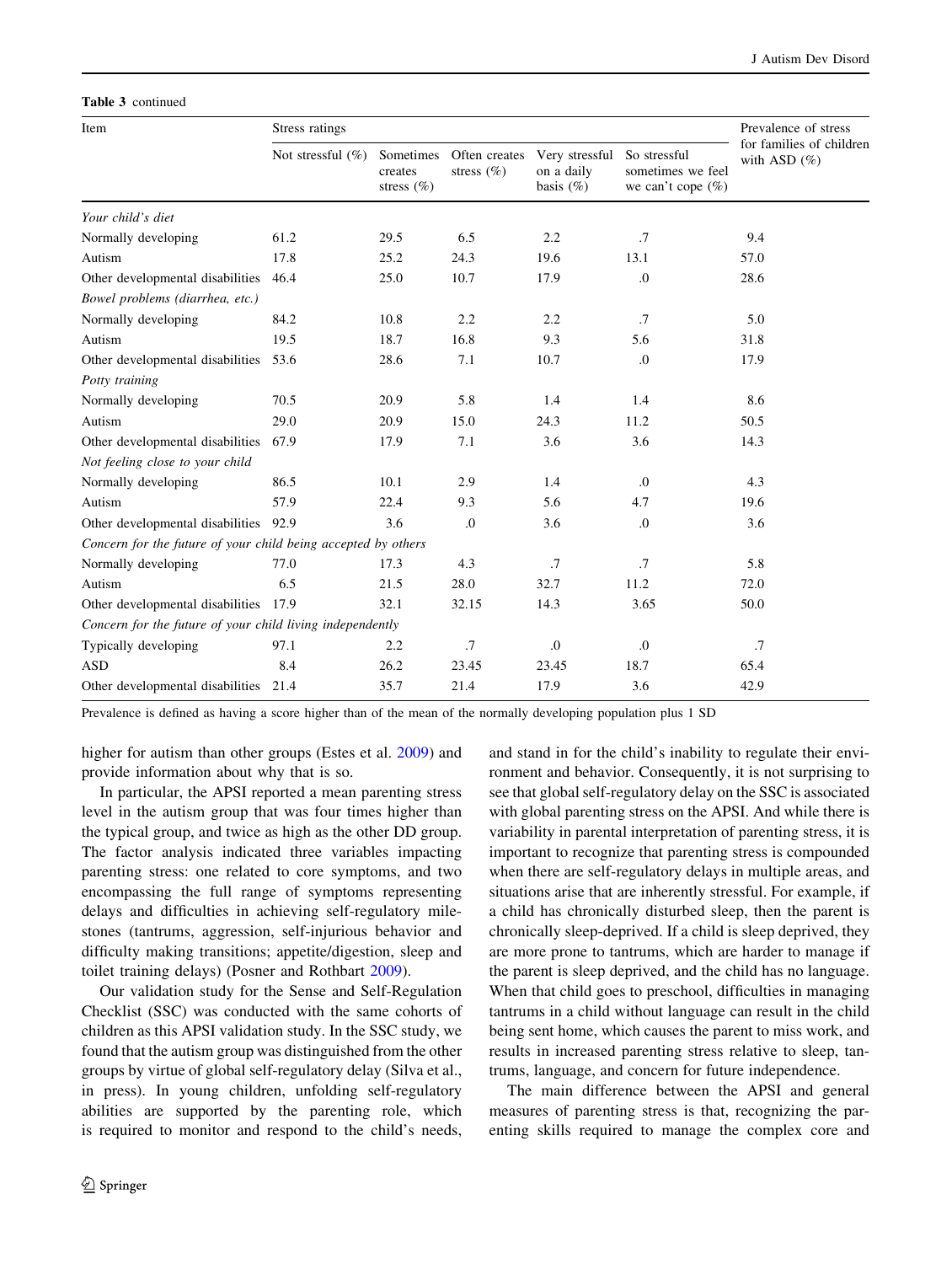<span id="page-6-0"></span>Table 4 Significant population comparisons: autism spectrum disorder ( $N = 107$ ); other developmental disability ( $N = 28$ ); typically developing  $(N = 139)$ 

|                | Autism<br>spectrum<br>disorder  | Other<br>developmental<br>disability                                  | Normally<br>developing   | F          |
|----------------|---------------------------------|-----------------------------------------------------------------------|--------------------------|------------|
| Stress total   |                                 |                                                                       |                          |            |
| М              | 22.93                           | 11.75                                                                 | 5.41                     | 153.0      |
| <b>SD</b>      | 10.43                           | 6.73                                                                  | 5.18                     |            |
|                | Core autism behaviors           |                                                                       |                          |            |
| М              | 10.07                           | 5.71                                                                  | 1.32                     | $188.7***$ |
| <b>SD</b>      | 4.93                            | 3.23                                                                  | 1.86                     |            |
|                | Co-Morbid behaviors             |                                                                       |                          |            |
| М              | 6.61                            | 2.82                                                                  | 2.42                     | $52.5***$  |
| <b>SD</b>      | 4.19                            | 3.42                                                                  | 2.22                     |            |
|                | Co-Morbid physical issues       |                                                                       |                          |            |
| М              | 6.24                            | 3.21                                                                  | 1.67                     | $62.1***$  |
| <b>SD</b>      | 4.31                            | 2.47                                                                  | 2.15                     |            |
|                |                                 | Your child's ability to communicate                                   |                          |            |
| М              | 2.57                            | 1.46                                                                  | .34                      | $166.0***$ |
| <b>SD</b>      | 1.33                            | .79                                                                   | .56                      |            |
|                | Tantrums/meltdowns              |                                                                       |                          |            |
| М              | 2.48                            | $1.14^a$                                                              | $1.12^{\rm a}$           | $37.6***$  |
| <b>SD</b>      | 1.60                            | 1.21                                                                  | .92                      |            |
|                |                                 | Aggressive behavior (siblings, peers)                                 |                          |            |
| M              | 1.48                            | $0.57^{\rm a}$                                                        | $0.79^{a}$               | $12.85***$ |
| <b>SD</b>      | 1.45                            | 1.07                                                                  | .92                      |            |
|                | Self-injurious behavior         |                                                                       |                          |            |
| М              | 0.87 <sup>a</sup>               | $0.46^{ab}$                                                           | 0.06 <sup>b</sup>        | $26.08***$ |
| <b>SD</b>      | 1.24                            | 1.07                                                                  | .28                      |            |
|                |                                 | Difficulty making transitions from one activity to another            |                          |            |
| М              | 1.79                            | $0.64^{\rm a}$                                                        | $0.45^{\rm a}$           | $64.7***$  |
| SD             | 1.17                            | .73                                                                   | .73                      |            |
|                | Sleep problems                  |                                                                       |                          |            |
| М              | 1.38 <sup>a</sup>               | $0.86^{ab}$                                                           | $0.45^{\rm b}$           | $19.5***$  |
| <b>SD</b>      | 1.55                            | 1.33                                                                  | .67                      |            |
|                | Your child's diet               |                                                                       |                          |            |
| М              | 1.98                            | 1.00 <sup>a</sup>                                                     | .53 <sup>a</sup>         | $46.3***$  |
| SD             | 1.54                            | 1.16                                                                  | .81                      |            |
|                |                                 | Bowel problems (diarrhea, constipation)                               |                          |            |
| М              | 1.08 <sup>a</sup>               | $0.75^{ab}$                                                           | $0.25^{\rm b}$           | $18.9***$  |
| SD             | 1.40                            | 1.01                                                                  | .71                      |            |
| Potty training |                                 |                                                                       |                          | $37.8***$  |
| М              | 1.79                            | 0.61 <sup>a</sup>                                                     | $0.44^{\rm a}$           |            |
| <b>SD</b>      | 1.61                            | 1.17                                                                  | .86                      |            |
|                | Not feeling close to your child | $0.14^a$                                                              |                          | $15.3***$  |
| М              | .81<br>1.28                     |                                                                       | 0.20 <sup>a</sup><br>.55 |            |
| SD             |                                 | .59                                                                   |                          |            |
| М              | 2.32                            | Concern for the future of your child being accepted by others<br>1.57 | .32                      | $115.6***$ |
|                |                                 |                                                                       |                          |            |
| <b>SD</b>      | 1.32                            | 1.69                                                                  | .70                      |            |

|  | <b>Table 4</b> continued |
|--|--------------------------|
|--|--------------------------|

|    | Autism<br>spectrum<br>disorder | Other<br>developmental<br>disability                      | Normally<br>developing | F            |
|----|--------------------------------|-----------------------------------------------------------|------------------------|--------------|
|    |                                | Concern for the future of your child living independently |                        |              |
| М  | 2.36                           | 1.50                                                      | .04                    | ***<br>149.1 |
| SD | 1.55                           | 1.23                                                      | 22.                    |              |

Degrees of freedom were (2, 272) for all comparisons; means sharing common superscripts letters a, b are not significantly different \*\*\*  $p < .001$ , all two-tailed tests

co-morbid multiplicity of symptoms seen in young children with autism, it asks for parenting stress levels relative to specific symptom areas. Other measures of parenting stress focus on parent factors, such as loneliness and marital satisfaction (Berry 1995), or child factors, such as child distractibility or demandingness (Abidin [1983\)](#page-7-0), but none focus on the particularities and complexities of caring for a child with autism. The APSI is not intended to diagnose dysfunction in the parent–child relationship, or to be a screening tool of parental mental health problems. Instead, it is designed to provide clinicians with an overview of how well parents are coping with the demands of autism care in its manifold aspects, in order to allow attention to be directed to areas where parents need additional support and skills. Within that overview, the category ''so stressful that at times we cannot cope'' can function as a red flag for clinicians.

Currently the clinical management of core and co-morbid symptoms in autism is parceled out to different specialties, and information pertaining to how the parent is coping with the different aspects of the child's function is not collected in one place. One advantage of the APSI is it assesses parenting stress related to multiple aspects of autism, opening up a view of parenting stress not possible in a world of assessment where these questions are typically asked in isolation. The APSI, if widely used, would bridge the worlds of professionals who tend to focus on sleep and digestive symptoms (e.g. pediatricians), with those focusing on problem behaviors (e.g. psychologists and psychiatrists), sensory problems (e.g. occupational therapists, early interventionists), and language/social skills (e.g. speech therapists, early interventionists). All members of the team could thus be in a position to benefit from an overview of the how the child's particular constellation of symptoms is impacting parenting stress.

Although there can be little doubt that co-morbid symptoms are an important part of autism, the understanding of co-morbid symptoms and their relationship to core features of autism is still evolving and there is no widely accepted theory of autism that includes co-morbid with core symptoms. The structure of the APSI permits an assessment of the large degree to which co-morbid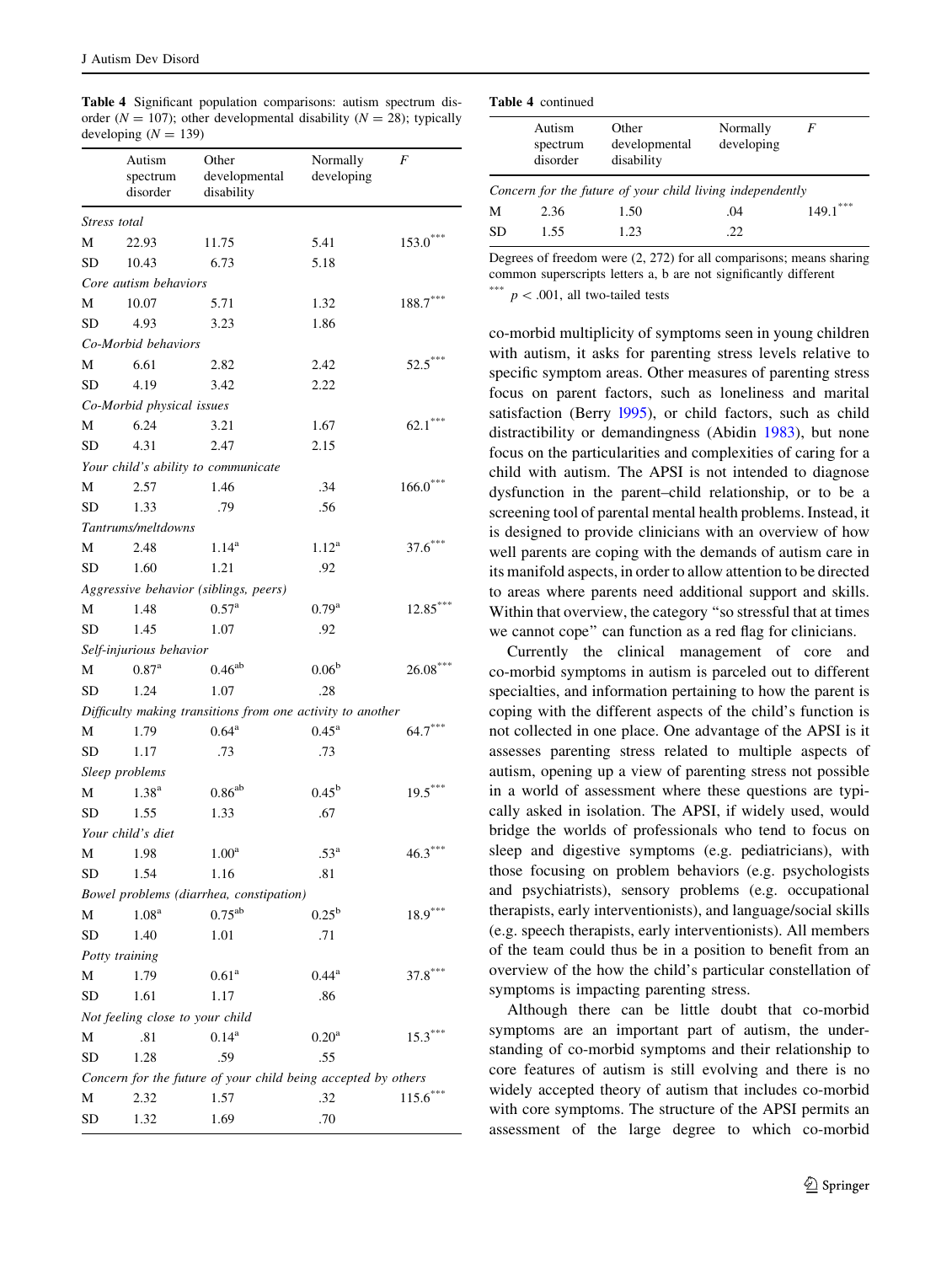<span id="page-7-0"></span>

|                                                                                                                                                                                                           |                                                               | Component |      |      |      |
|-----------------------------------------------------------------------------------------------------------------------------------------------------------------------------------------------------------|---------------------------------------------------------------|-----------|------|------|------|
| <b>Table 5</b> Factor analyses for<br><b>APSI</b><br>Extraction method: principal<br>component analysis<br>Rotation method: varimax with<br>kaiser normalization. Rotation<br>converged in six iterations |                                                               |           | 2    | 3    | 4    |
|                                                                                                                                                                                                           | Your child's social development                               | .623      |      |      |      |
|                                                                                                                                                                                                           | Your child's ability to communicate                           | .571      |      |      |      |
|                                                                                                                                                                                                           | Tantrums/meltdowns                                            |           | .808 |      |      |
|                                                                                                                                                                                                           | Aggressive behavior (siblings, peers)                         |           | .764 |      |      |
|                                                                                                                                                                                                           | Self-injurious behavior                                       |           | .597 |      |      |
|                                                                                                                                                                                                           | Difficulty making transitions from one activity to another    |           | .773 |      |      |
|                                                                                                                                                                                                           | Sleep problems                                                |           |      |      | .580 |
|                                                                                                                                                                                                           | Your child's diet                                             |           |      |      | .767 |
|                                                                                                                                                                                                           | Bowel problems (diarrhea, constipation)                       |           |      | .840 |      |
|                                                                                                                                                                                                           | Potty training                                                |           |      | .827 |      |
|                                                                                                                                                                                                           | Not feeling close to your child                               | .598      |      |      |      |
|                                                                                                                                                                                                           | Concern for the future of your child being accepted by others | .828      |      |      |      |
|                                                                                                                                                                                                           | Concern for the future of your child living independently     | .795      |      |      |      |
|                                                                                                                                                                                                           |                                                               |           |      |      |      |

symptoms impact parenting stress: two-thirds of the APSI items, and two out of three of the APSI factors refer to co-morbid rather than core features of ASD. Because the parent is the main resource for the child, and because of the chronic nature of the disability, it is important for clinicians to be aware of the contribution of co-morbid symptoms to parenting stress, and to provide prioritized support and intervention accordingly. Among other things, this offers the hope of providing intervention before parenting stress reaches crisis proportion.

One of the limitations of this study is that all data was collected in Oregon. Given that it was drawn from multiple counties across Oregon we are confident that it represents Oregon well but it may or may not be representative of the broader population. Further study of a wider geographic area with evaluation of the demographic characteristics of the respondents is planned. In addition, given the wide variety of severity and symptom presentation of children on the autism spectrum, more APSI data must be gathered on a larger number of families to more fully develop the factor analysis and understand the impact of core and co-morbid symptoms on parenting stress.

Acknowledgments The authors wish to gratefully acknowledge the families and early intervention programs that participated in our research. In addition, we wish to thank the Curry Stone Foundation and Northwest Health Foundation whose generous support made this research possible. Finally, we would like to thank Sharon Kadell, Nancy Ganson and Kristen Gabrielsen for their assistance with data collection and project management.

# References

Abidin, R. R. (1983). Parenting stress and the utilization of pediatric services. Children's Health Care, 11(2), 70-73.

- Berry, J. O. (1995). The parental stress scale: Initial psychometric evidence. Journal of Social and Personal Relationships, 12(3), 463–472.
- Diggle, T., McConachie, H. R., & Randle, V. R. (2003). Parentmediated early intervention for young children with autism spectrum disorder. Cochrane Reviews, (1):CD003496.
- Eme, R. F. (1992). Selected female affliction in the developmental disorders of childhood: a literature review. Journal of Clinical Child Psychology, 21, 354–374.
- Estes, A., Munson, J., Dawson, G., Koehler, E., Zhou, X. H., & Abbott, R. (2009). Parenting stress and psychological functioning among mothers of preschool children with autism and developmental delay. Autism, 13(4), 375–387.
- Hartley, S. L., Sikora, D. M., & McCoy, R. (2008). Prevalence and risk factors of maladaptive behaviour in young children with autistic disorder. Journal of Intellectual Disability Research, 52(10), 819–829.
- Ibrahim, S. H., Voigt, R. G., Katusic, S. K., Weaver, A. L., & Barbaresi, W. J. (2009). Incidence of gastrointestinal symptoms in children with autism: A population-based study. Pediatrics, 124(2), 680–686.
- Johnson, K. P., Giannotti, F., & Cortesi, F. (2009). Sleep patterns in autism spectrum disorders. Child and Adolescent Psychiatric Clinics of North America, 18(4), 917–928.
- Leekam, S. R., Libby, S. J., Wing, L., & Gould, J. (2007). Describing the sensory abnormalities of children and adults with autism. Journal of Autism and Developmental Disorders, 37, 894–910.
- Liu, X., Hubbard, J. A., Fabes, R. A., & Adam, J. B. (2006). Sleep disturbances and correlates of children with autism spectrum disorders. Child Psychiatry and Human Development, 37(2), 179–191.
- Montes, G., & Halterman, J. S. (2007). Psychological functioning and coping among mothers of children with autism: A populationbased study. Pediatrics, 119(5), e1040–e1046.
- Oster, H., Morales, L., Andersen, R., Wold, C., Simon, P., & Gelberg, L. (2002). The Aggravation in Parenting Scale: Language application issues among Spanish speaking Latino families living in Los Angeles County. Academy for Health Services Research and Health Policy. Meeting. 19:17.
- Phetrasuwan, S., & Miles, M. S. (2009). Parenting stress in mothers of children with autism spectrum disorders. Journal for Specialists in Pediatric Nursing, 14(3), 157–165.